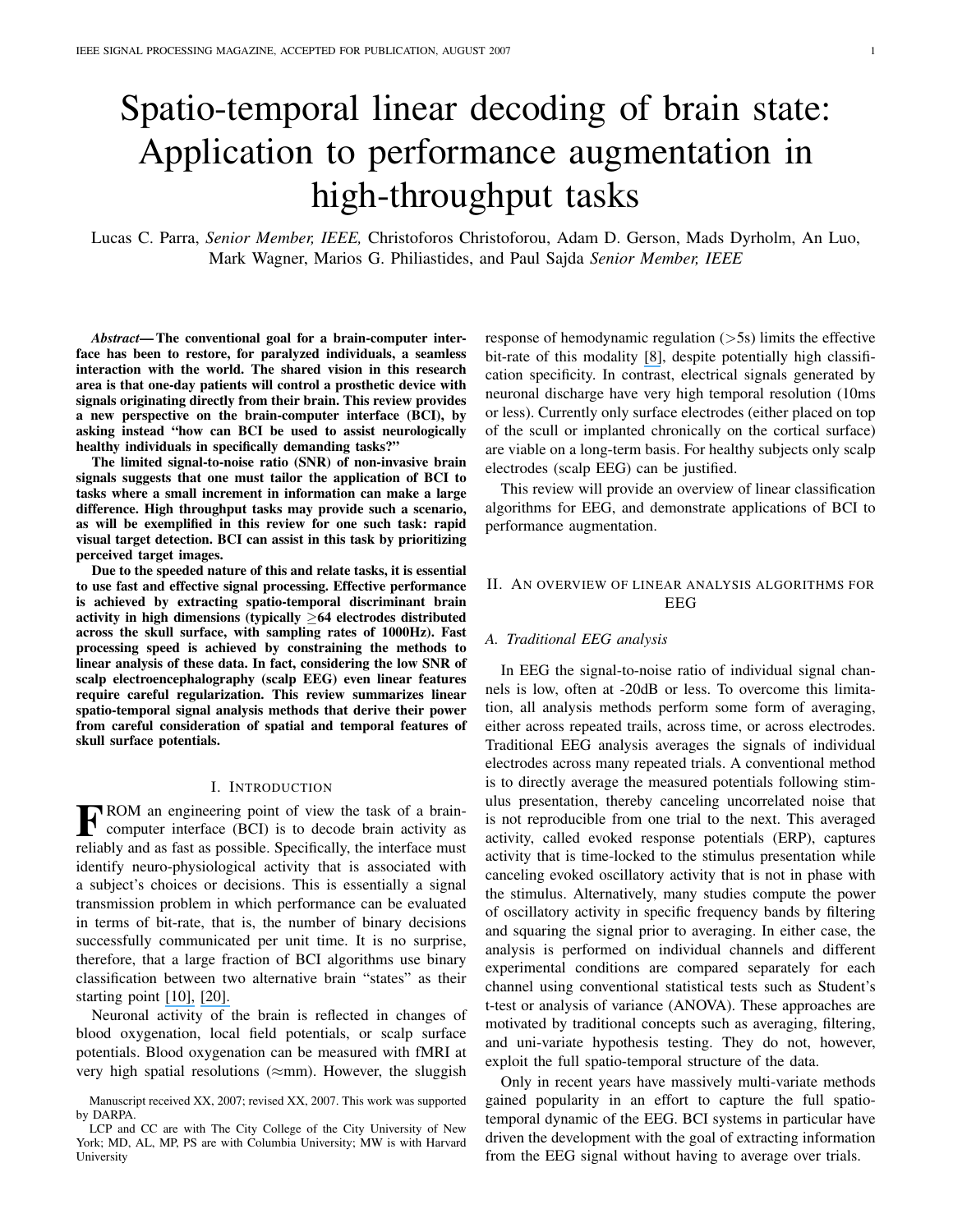#### *B. Linear ERP analysis in the context of BCI*

This review will focus on our analysis methods for stimulus evoked responses, i.e. EEG activity that is elicited by an external event such as the presentation of an image on a computer monitor. The cascade of neuronal processes that such a stimulus elicits my last just one second, yet, when recording this activity with a modern EEG system at 1kHz with 100 electrodes, this provides a data matrix of 10<sup>5</sup> elements for each stimulus presentation.

Stimuli are often presented repeatedly in a sequence of trials leading to a large volume of data encompassing three dimensions: *trials*, *channels*, and *time* (see Fig. 1). The goal of a BCI system is to identify the evoked activity for each event without averaging over trials. The *nth* trial is characterized by the data matrix  $X_n$  of dimensions *channels*  $\times$  *time*, or  $D \times T$ . This evoked response is to classified as having been generated by one of two events. These may be associated with events such as "target present" vs "no target present", or "perceived reaction error" vs "correct response", or "imagined left movement" vs "imagined right movement". The challenge is to find a function that associates with the data matrix,  $\mathbf{X}_n \in \Re^{D \times T}$ , a scalar (possibly binary) value  $y_n$  that can be used to determine the class of the event:

$$
y_n = f(\mathbf{X}_n). \tag{1}
$$

This mapping represents a tremendous data reduction, e.g. from  $10<sup>5</sup>$  dimensions to 1; without some form of constraint the set of possible functions is intractable. The first constraint and simplification we propose is to consider only linear functions f. In its simplest form there are still  $D \times N$  (10<sup>5</sup>) free parameters to define this linear map. It may therefore be necessary to further constrain the number of degrees of freedom by exploiting available prior knowledge. For instance, we know that in the object recognition paradigm proposed in Section VII-A, images containing targets are rare. Such rare events are known to elicit a positive potential (relative to baseline activity) 300ms after stimulus presentation. This activity, called P300, is broadly distributed over central and parietal electrodes. Given this information a reasonable linear mapping could simply be a weighted sum over appropriately chosen samples and electrodes:

$$
y_n = f(\mathbf{X}_n) = \sum_{ij} W_{ji} X_{ijn} = Tr\{\mathbf{W}^T \mathbf{X}_n\},\qquad(2)
$$

where  $W_{ij}$  are weights for the appropriate set of electrodes i and time indices j. Instead of fixing weights *a priori* one can also choose optimal weights based on example data. Optimal weights are those that best predict event class from values  $y$ for new (unseen) data  $X$  based on a set of training examples  $\{X_n, y_n; n = 1...N\}$ . In the applications presented here a realistic number of such training examples may include as little as  $N = 50$  trials. This small number of exemplars (as compared to  $D \times T \approx 10^5$ ) certainly requires constraining the degrees of freedom of parameters W in order to avoid poor performance due to over-fitting.

### III. SPATIAL AND TEMPORAL PROJECTIONS

The methods we have developed for this problem can be best summarized by considering the following factorization:

$$
\mathbf{W} = \mathbf{U}\mathbf{V}^T = \sum_{k=1}^K \mathbf{u}_k \mathbf{v}_k^T.
$$
 (3)

We introduce this factorization because it allows us to reduce the degrees of freedom in  $W$  in a systematic fashion as the rank K is chosen to be less than  $\min(D, T)$ . In addition, this factorization can be interpreted as decomposing W into separate spatial and temporal projection vectors:

$$
y_n = Tr{\{\mathbf{U}^T \mathbf{X}_n \mathbf{V}\}} = \sum_{k=1}^K \mathbf{u}_k^T \mathbf{X}_n \mathbf{v}_k.
$$
 (4)

The columns  $u_k$  of matrix U represent K linear projection in space, and similarly, each of the K columns  $v_k$  in matrix V represent linear projections in time.

With this interpretation it is now possible to express prior information on the spatial or temporal properties of the activity. For instance, one may use matrix  $V$  to select an appropriate time interval for the analysis by setting all coefficients outside this interval to zero. Matrix  $V$  can also be used to implement a filtering operation by specifying a corresponding Toeplitz structure; it could also be used to decompose the signal into its (time-) frequency components by using a Fourier or wavelet transformation matrix. In addition, the columns of matrix U can be used to select electrodes, or, if an anatomical model of the electrical conductivity of the head was available, one can specify in each column  $u_k$  a projection that recovers the kth current sources from the observed skull surface potentials (source space analysis). In this manner prior knowledge of the anatomical origins of neuronal currents can be naturally included into the analysis.

After these choices have been made based on prior information the goal for machine-learning is then to determine the remaining free parameters using a set of training examples. We have developed five methods of increasing complexity that fall within this framework:

- 1) Set  $K = 1$  and chose the temporal component v to select a time window of interest (i.e., set  $v_j = 1$  if j is inside the window of interest, and  $v_j = 0$  otherwise). Learn the spatial weights of vector u from examples [\[13\]](https://www.researchgate.net/publication/10991080_Linear_Spatial_Integration_for_Single_Trial_Detection_in_Encephalography?el=1_x_8&enrichId=rgreq-6182b46cc62de8636034c4aa3b578402-XXX&enrichSource=Y292ZXJQYWdlOzI1MDIwNjg4ODtBUzoxMTQ5MDc3NTIxNzc2NjZAMTQwNDQwNzU1MTMxNA==).
- 2) Select some  $K > 1$  and chose the components vectors  $v_k$  to select multiple time windows of interest (as in 1). Learn each spatial weight vector  $\mathbf{u}_k$  from examples separately and then combine these with weights  $v_k$  int o a single matrix W in a separate learning step (see figure 4) [\[5\]](https://www.researchgate.net/publication/3430747_Cortically_Coupled_Computer_Vision_for_Rapid_Image_Search?el=1_x_8&enrichId=rgreq-6182b46cc62de8636034c4aa3b578402-XXX&enrichSource=Y292ZXJQYWdlOzI1MDIwNjg4ODtBUzoxMTQ5MDc3NTIxNzc2NjZAMTQwNDQwNzU1MTMxNA==).
- 3) Set  $K = D$  while constraining U to be a diagonal matrix and select, separately for each channel, the time window  $v_k$  ( $i = k$ ) which is most discriminative. Then train the diagonal terms of U resulting in a latency dependent spatial filter W [\[11\]](https://www.researchgate.net/publication/7266831_Learning_discrimination_trajectories_in_EEG_sensor_space_Application_to_inferring_task_difficulty?el=1_x_8&enrichId=rgreq-6182b46cc62de8636034c4aa3b578402-XXX&enrichSource=Y292ZXJQYWdlOzI1MDIwNjg4ODtBUzoxMTQ5MDc3NTIxNzc2NjZAMTQwNDQwNzU1MTMxNA==). Alternatively, in the first step, use feature selection to find the right set of time windows  $v_k$  simultaneously for all channels [\[12\]](https://www.researchgate.net/publication/5898420_Using_Single-Trial_EEG_to_Estimate_the_Timing_of_Target_Onset_During_Rapid_Serial_Visual_Presentation?el=1_x_8&enrichId=rgreq-6182b46cc62de8636034c4aa3b578402-XXX&enrichSource=Y292ZXJQYWdlOzI1MDIwNjg4ODtBUzoxMTQ5MDc3NTIxNzc2NjZAMTQwNDQwNzU1MTMxNA==).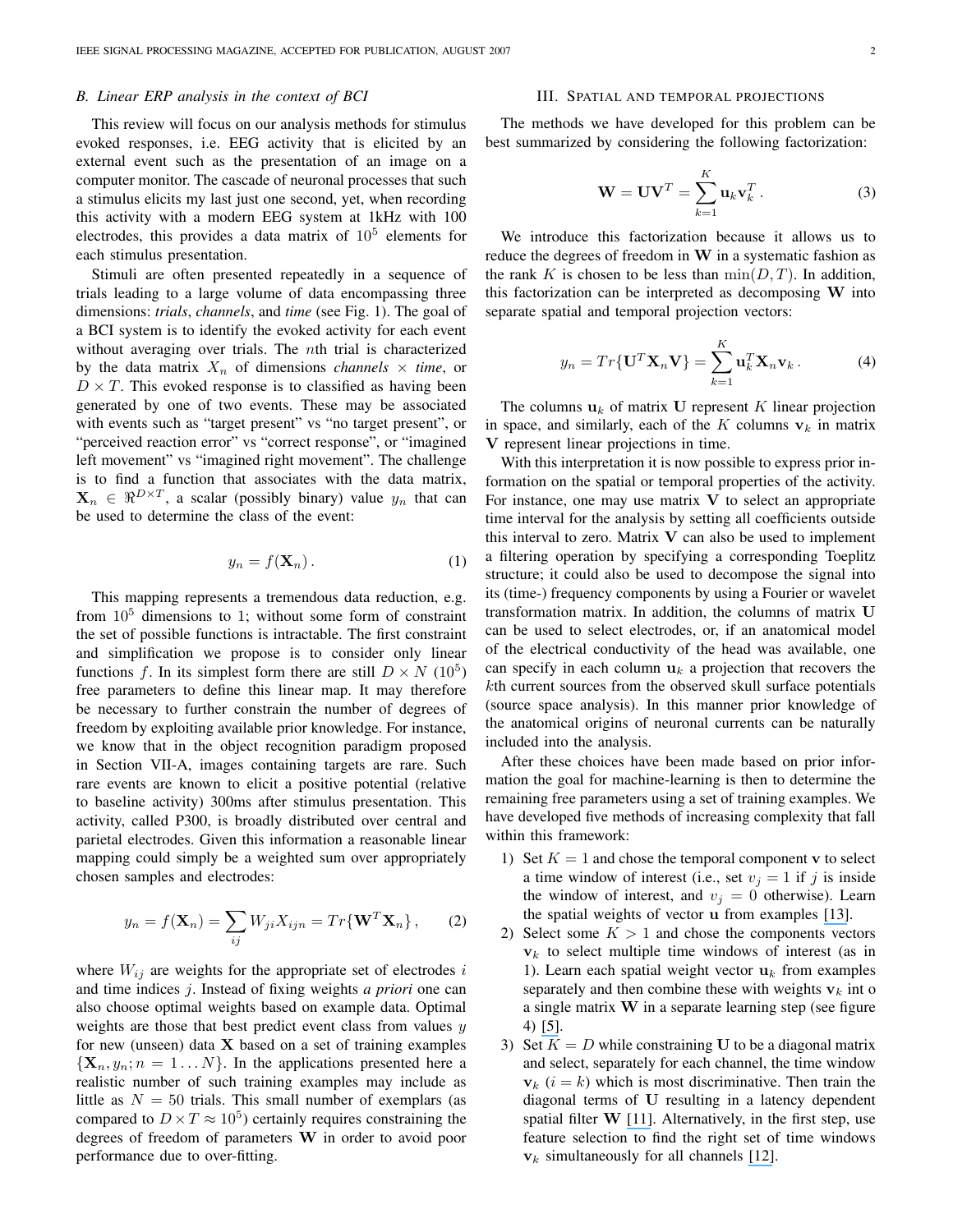

Fig. 1. Representation of data space in which EEG data is collected. Linear decoding algorithms can be applied across different, and multiple dimensions of this data-space.

- 4) Set  $K = 1$  and learn the spatial and temporal components u and v simultaneously. Constrain the solution to be smooth in both space and time [\[3\]](https://www.researchgate.net/publication/5898736_Smooth_bilinear_classification_of_EEG?el=1_x_8&enrichId=rgreq-6182b46cc62de8636034c4aa3b578402-XXX&enrichSource=Y292ZXJQYWdlOzI1MDIwNjg4ODtBUzoxMTQ5MDc3NTIxNzc2NjZAMTQwNDQwNzU1MTMxNA==).
- 5) Select some  $K > 1$  and learn all columns of the spatial and temporal projection matrix U and V simultaneously. Constrain the solution to be smooth and resolve the inherent ambiguity of factorization (3) assuming that components  $k$  are independent across trials [\[4\]](https://www.researchgate.net/publication/220320120_Bilinear_Discriminant_Component_Analysis?el=1_x_8&enrichId=rgreq-6182b46cc62de8636034c4aa3b578402-XXX&enrichSource=Y292ZXJQYWdlOzI1MDIwNjg4ODtBUzoxMTQ5MDc3NTIxNzc2NjZAMTQwNDQwNzU1MTMxNA==).

A number of (bi-)linear methods developed by other laboratories also fall within this general framework, e.g. [\[9\]](https://www.researchgate.net/publication/3036217_Spatio-Spectral_Filters_for_Improving_the_Classification_of_Single_Trial_EEG?el=1_x_8&enrichId=rgreq-6182b46cc62de8636034c4aa3b578402-XXX&enrichSource=Y292ZXJQYWdlOzI1MDIwNjg4ODtBUzoxMTQ5MDc3NTIxNzc2NjZAMTQwNDQwNzU1MTMxNA==), [\[19\]](https://www.researchgate.net/publication/221345077_Classifying_matrices_with_a_spectral_regularization?el=1_x_8&enrichId=rgreq-6182b46cc62de8636034c4aa3b578402-XXX&enrichSource=Y292ZXJQYWdlOzI1MDIwNjg4ODtBUzoxMTQ5MDc3NTIxNzc2NjZAMTQwNDQwNzU1MTMxNA==), [21], [\[22\]](https://www.researchgate.net/publication/221619696_Logistic_Regression_for_Single_Trial_EEG_Classification?el=1_x_8&enrichId=rgreq-6182b46cc62de8636034c4aa3b578402-XXX&enrichSource=Y292ZXJQYWdlOzI1MDIwNjg4ODtBUzoxMTQ5MDc3NTIxNzc2NjZAMTQwNDQwNzU1MTMxNA==). The basic principles underling our methods will now be described, leaving the details of the specific algorithms to the original papers.

#### IV. LINEAR DISCRIMINATION ALGORITHMS

The learning problem as formulated above amounts to a conventional two-class linear discrimination problem with additional constraints on the structure of the coefficients W. In the past we have used two standard approaches to linear discrimination: Fisher linear discriminants (FLD) for its computational efficiency, and logistic regression (LR) for its robustness to outliers. Besides of its algorithmic differences these methods differ in the optimality criterion they use to judge the quality of a classifier on a training set. LR maximizes the likelihood of correct classification assuming a general model distribution for  $y_n$ ; FLD maximizes the difference between the mean value of  $y_n$  for the two classes while minimizing the variance about those means. Because of the (quadratic) variance estimate FLD is more susceptible to outliers. LR on the other hand requires all data to be available at the time of learning which precludes a straightforward on-line implementation. The probabilistic formalism of LR is however particularly convenient when imposing additional statistical properties on the coefficient W such as smoothness or sparseness.

## V. REGULARIZATION

In addition to the constraints on the structure of  $W$  we found it necessary to invoke additional regularization criteria to ensure good generalization performance for unseen data. This has been a common theme for BCI methods that use high-dimensional linear classification [\[19\]](https://www.researchgate.net/publication/221345077_Classifying_matrices_with_a_spectral_regularization?el=1_x_8&enrichId=rgreq-6182b46cc62de8636034c4aa3b578402-XXX&enrichSource=Y292ZXJQYWdlOzI1MDIwNjg4ODtBUzoxMTQ5MDc3NTIxNzc2NjZAMTQwNDQwNzU1MTMxNA==), [21], [\[22\]](https://www.researchgate.net/publication/221619696_Logistic_Regression_for_Single_Trial_EEG_Classification?el=1_x_8&enrichId=rgreq-6182b46cc62de8636034c4aa3b578402-XXX&enrichSource=Y292ZXJQYWdlOzI1MDIwNjg4ODtBUzoxMTQ5MDc3NTIxNzc2NjZAMTQwNDQwNzU1MTMxNA==). The Maximum-Likelihood formalism used in LR is particularly convenient as one can formulate standard prior probabilities for **U** and **V** to generate maximum a posteriori (MAP) estimates. We have used L2 and L1 regularization terms. L2 regularization results from assuming Gaussian Process (GP) priors on spatial and temporal weight. With the choice of the covariance parameters of the GP one can control the smoothness of the coefficient, essentially exploiting the prior knowledge that neighboring electrodes measure similar EEG activity (except for noise) and that the relevant time courses change on a slow time scale (as compared to the sampling rate). L1 normalization results from assuming Laplacian priors and encourages coefficients to be non-zero only if significant discriminant information is provided by the particular electrode and time sample. Thus, coefficients that are primarily driven by noise in the training data are suppressed.

The list of methods provided in section II-B indicates that we often use a two step approach: in the first step different sets of coefficients are trained on the data independently and separately. Then, in a second step, all coefficients are combined to a single overall linear classifier. This approach often shows better generalization performance as compared to training all coefficients as part of a joint optimization. The underlying assumption in this approach is that the discriminant information provided by the different sets of variables (different channels or different time windows) are independent. To see this consider for instance a FLD solution. The optimal Fisher Linear discriminator is determined by the covariance matrix of the training data. Training coefficients separately is equivalent to assuming a block-diagonal structure in this covariance matrix with zero off-diagonal blocks. By training coefficients separately, one is therefore effectively regularizing by assuming *a priori* the independence of the data across timewindows, components, or electrodes as the case may be.

## VI. FORWARD MODEL

As it turns out, the linear method allows recovering a model, which can be used to interpret the anatomical origin of the discriminative activity. That is, a "Forward Model" can been defined, which models the discriminative activity in the data as a linear spatial projection of a one-dimensional component onto the surface electrodes [\[15\]](https://www.researchgate.net/publication/7676230_Recipes_for_the_linear_analysis_of_EEG?el=1_x_8&enrichId=rgreq-6182b46cc62de8636034c4aa3b578402-XXX&enrichSource=Y292ZXJQYWdlOzI1MDIwNjg4ODtBUzoxMTQ5MDc3NTIxNzc2NjZAMTQwNDQwNzU1MTMxNA==). For the factorized linear discriminant models, a one-dimensional forward model can be defined in the same manner  $(K = 1)$ :

$$
\mathbf{a} = \frac{\mathbf{R}\mathbf{u}}{\mathbf{u}^T \mathbf{R}\mathbf{u}}, \text{ with } \mathbf{R} = \sum_{n} \mathbf{X}_n \mathbf{v} \mathbf{v}^T \mathbf{X}_n^T. \quad (5)
$$

This forward model reflects the topographic distribution of activity associated with spatial projection u as it is observed on the sensors. In addition, a temporal forward model can be defined which can be thought of as an impulse response, i.e. the EEG temporal response evoked by the events:

$$
\mathbf{b} = \frac{\mathbf{v}^T \mathbf{R}}{\mathbf{v}^T \mathbf{R} \mathbf{v}}, \text{ with } \mathbf{R} = \sum_n \mathbf{X}_n^T \mathbf{u} \mathbf{u}^T \mathbf{X}_n. \quad (6)
$$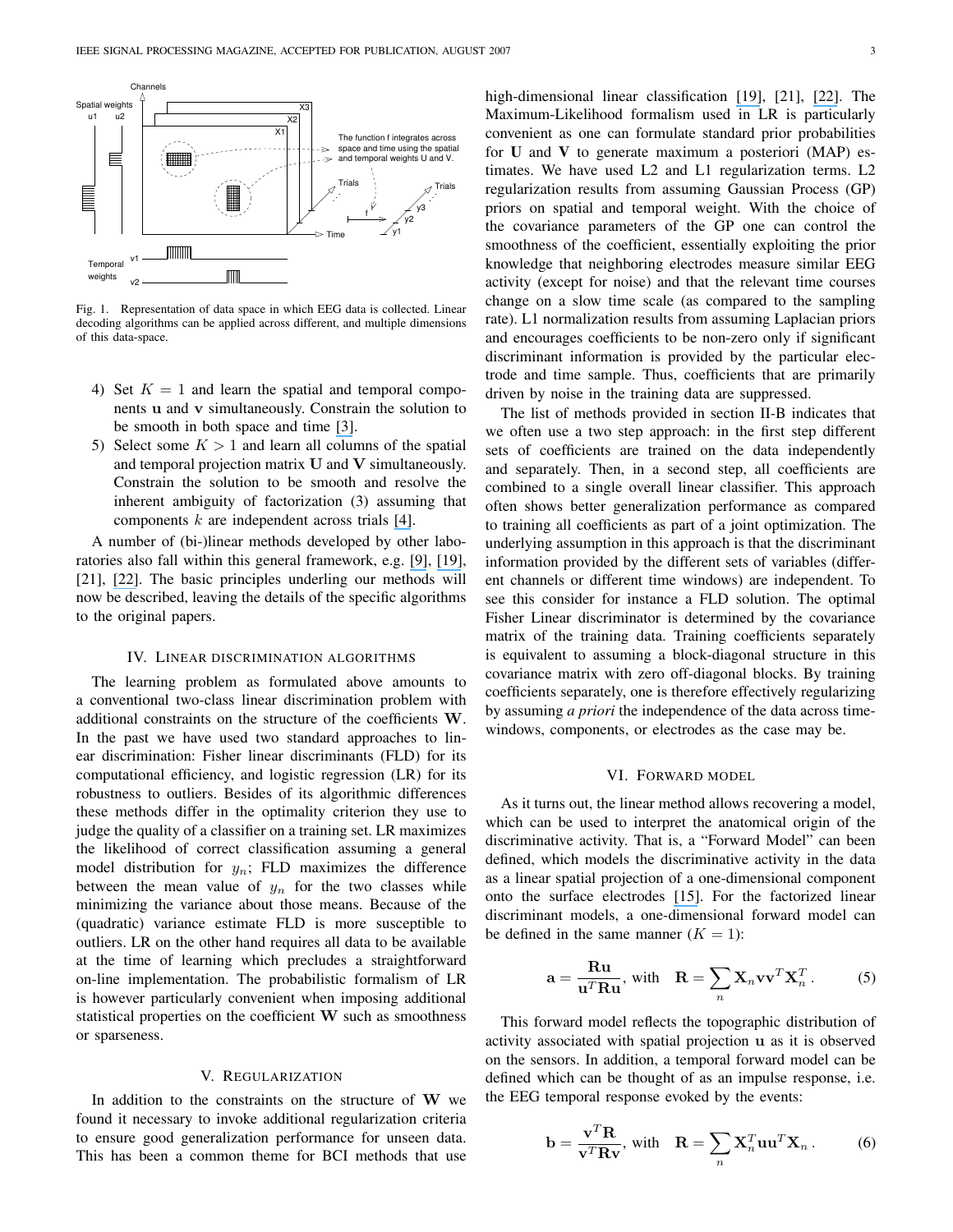**Computer Aided Diagnosis / Automatic Target Recognition**



Fig. 2. (A) Traditional computer aided diagnosis can be thought of as a two stage process where a number of targets are initially detected with a considerable amount of false positives. A subsequent step is then used to remove false positive without sacrificing the sensitivity of the system. (B) Cortically-coupled computer vision on the other hand uses EEG signatures to initially identify images of potential interest while traditional computer vision techniques coupled with a prioritized image search (where EEG-selected images are at the top of the search list) are used to remove false positives.

If multiple components are used  $(K > 1)$  discriminant components can be interpreted individually for each  $\mathbf{u}_k$  and  $v_k$  after resolving a component ambiguity which is inherent in the factorization (3) [4].

# VII. APPLICATIONS OF BCI TO HUMAN PERFORMANCE AUGMENTATION IN HIGH-THROUGHPUT TASKS

The currently limited SNR of scalp measured EEG dramatically limits the bit rates of BCI systems, with state-of-theart systems below 50 bits/min. Thus, practical applications must be designed with this limitation in mind. Those who are neurologically "locked-in" can benefit from systems with such low bit rates, since there is no alternative means of communication, but for most other paralysis subjects there are alternative options with much higher bit rates (e.g. decoding EMG, EOG, eye-tracking). However, there are scenarios in which BCI can be useful, even when a user is of normal neurological health. One example is a high-throughput search or decision task, when one is asked to rapidly make decisions or find objects of interest under severe time constraints. In such cases, one can potentially use BCI to drive throughput – i.e. increase the rate of target detection or decision making – by decoding EEG signals, in real-time, that are indicative of a decision or an error. The goal would be to use this decoding to enable uninterrupted speeded responses.

Previously we have used this approach for two such tasks: speeded alternative choice [\[14\]](https://www.researchgate.net/publication/3430549_Response_error_correction_-_A_demonstration_of_improved_human-machine_performance_using_real-time_EEG_monitoring?el=1_x_8&enrichId=rgreq-6182b46cc62de8636034c4aa3b578402-XXX&enrichSource=Y292ZXJQYWdlOzI1MDIwNjg4ODtBUzoxMTQ5MDc3NTIxNzc2NjZAMTQwNDQwNzU1MTMxNA==), and rapid target detection [\[5\]](https://www.researchgate.net/publication/3430747_Cortically_Coupled_Computer_Vision_for_Rapid_Image_Search?el=1_x_8&enrichId=rgreq-6182b46cc62de8636034c4aa3b578402-XXX&enrichSource=Y292ZXJQYWdlOzI1MDIwNjg4ODtBUzoxMTQ5MDc3NTIxNzc2NjZAMTQwNDQwNzU1MTMxNA==). In the case of speeded alternative force choice, subjects often notice that they make a mistake but only after the decision has occurred. BCI can assist a subject in this task by correcting, on-line, these perceived decision errors. In the case of visual target detection we find that subjects can perceive a target much quicker than their typical self-paced search speed. Performance can be dramatically improved by presenting images at a fast rate and later giving priority to the perceived target images. In both instances the BCI system leverages known electro-physiological correlates of perception, namely error related negativity (ERN), and the attention reorienting response (P300). Below we describe the BCI system we developed for rapid target detection, which we term "Cortically-Coupled Computer Vision" [\[5\]](https://www.researchgate.net/publication/3430747_Cortically_Coupled_Computer_Vision_for_Rapid_Image_Search?el=1_x_8&enrichId=rgreq-6182b46cc62de8636034c4aa3b578402-XXX&enrichSource=Y292ZXJQYWdlOzI1MDIwNjg4ODtBUzoxMTQ5MDc3NTIxNzc2NjZAMTQwNDQwNzU1MTMxNA==).

#### *A. Cortically-coupled computer vision*

Image and video repositories and databases are growing at a nearly exponential pace. An increasing problem is the efficient searching of these repositories/databases, given their size, diversity and potential sparsity of "items of interest". Image search technologies have been a major focus in the the image and signal processing and machine learning communities, with methods including applications of traditional computer vision and image understanding to pattern analysis of image metadata [\[16\]](https://www.researchgate.net/publication/220659589_Photobook_Content-Based_Manipulation_of_Image_Databases?el=1_x_8&enrichId=rgreq-6182b46cc62de8636034c4aa3b578402-XXX&enrichSource=Y292ZXJQYWdlOzI1MDIwNjg4ODtBUzoxMTQ5MDc3NTIxNzc2NjZAMTQwNDQwNzU1MTMxNA==), [\[17\]](https://www.researchgate.net/publication/222498922_Image_Retrieval_Current_Techniques_Promising_Directions_and_Open_Issues?el=1_x_8&enrichId=rgreq-6182b46cc62de8636034c4aa3b578402-XXX&enrichSource=Y292ZXJQYWdlOzI1MDIwNjg4ODtBUzoxMTQ5MDc3NTIxNzc2NjZAMTQwNDQwNzU1MTMxNA==). A challenge has been to develop new methods which enables the user to search in an efficient and robust way, and retrieve imagery that is of particular interest to him/her.

The human visual system is the most robust "generalpurpose" visual processor that we know of – no computer vision system has been able to replicate its ability to construct complex visual scenes and recognize objects while maintaining invariances to illumination, pose, depth, etc. It is also wellknown that we are able to recognize objects in the "blink of an eye" [6], with various reports claiming recognition rates as fast as 100ms–150ms post-stimulus [7], [\[18\]](https://www.researchgate.net/publication/14567385_Speed_of_Processing_in_the_Human_Visual_System?el=1_x_8&enrichId=rgreq-6182b46cc62de8636034c4aa3b578402-XXX&enrichSource=Y292ZXJQYWdlOzI1MDIwNjg4ODtBUzoxMTQ5MDc3NTIxNzc2NjZAMTQwNDQwNzU1MTMxNA==). In addition, if one were asked to search for "interesting images" in a large database, results would depend on the individual, based on their experience, current mode of interest, etc.

Of course, having a human browse large databases is extremely cumbersome and time consuming and it would likely yield very little utility since most images would never be seen. However, one could potentially leverage the "general purpose" and subjective nature of human search by creating a high-throughput version of the search task, where users browse imagery at an extremely fast rate (e.g. 10 images per second) and then tag each image with a metric that represents their level of interest in what they see.

We have used our spatio-temporal linear decoding framework to develop a system for image triage – i.e. rapid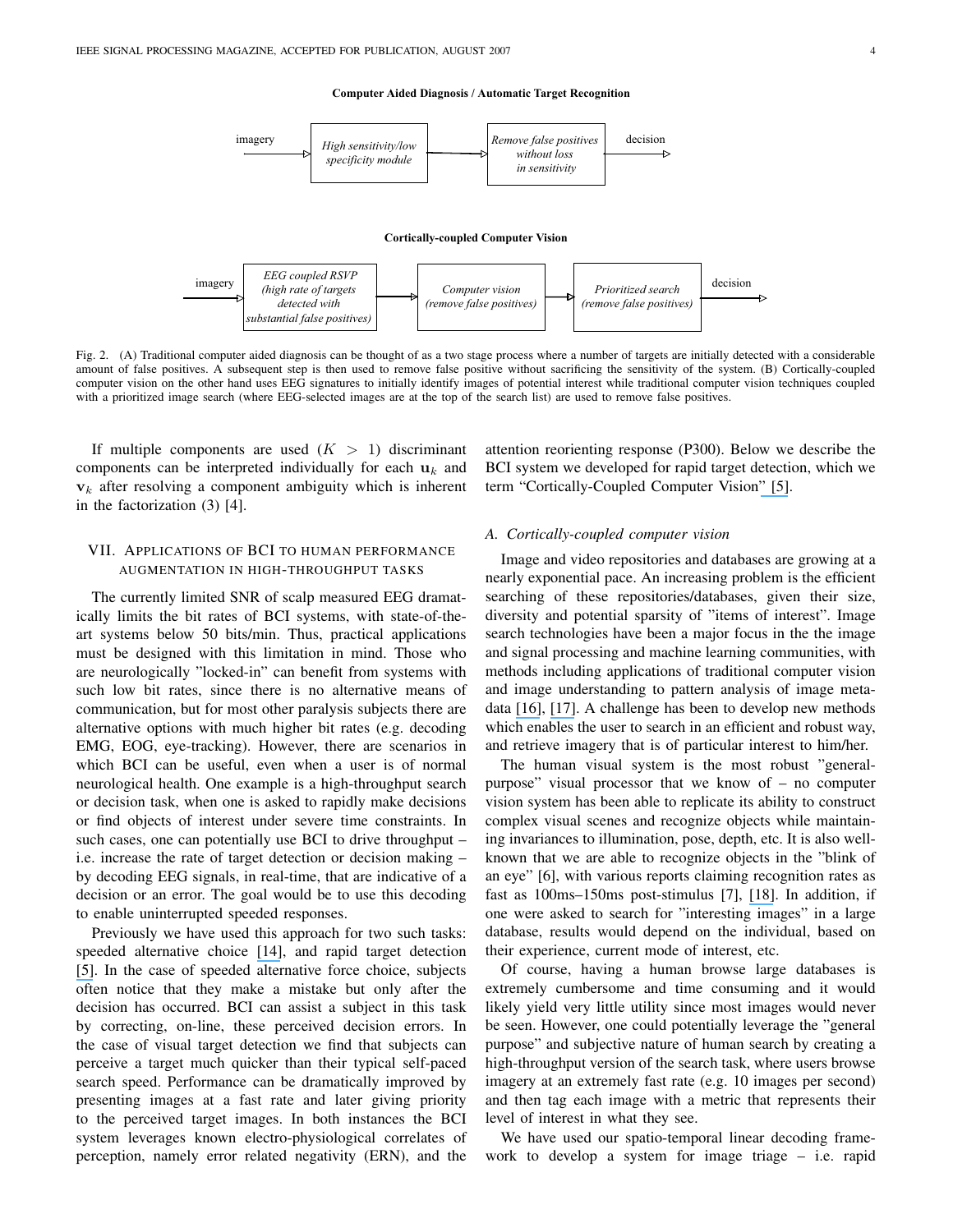



Fig. 3. (A) RSVP paradigm used in cortically-coupled computer vision. A fixation cross first appears for 2s and it is followed by an RSVP image sequence where each image is usually presented for 100ms (i.e 10Hz). An RSVP sequence typically lasts for 5s (i.e. 50 consecutive images). (B) Examples of satellite image chips used for the RSVP task. A helipad target is shown on the left and a non-target chip on the right.

search in a large database of images. We term the technology "cortically-coupled computer vision" [\[5\]](https://www.researchgate.net/publication/3430747_Cortically_Coupled_Computer_Vision_for_Rapid_Image_Search?el=1_x_8&enrichId=rgreq-6182b46cc62de8636034c4aa3b578402-XXX&enrichSource=Y292ZXJQYWdlOzI1MDIwNjg4ODtBUzoxMTQ5MDc3NTIxNzc2NjZAMTQwNDQwNzU1MTMxNA==) since we potentially couple the decoding of cortical activity, measured via EEG, with more traditional computer vision and pattern recognition technology to jointly optimize, in terms of detection accuracy and time, image search.

We can define the task as high-throughput, namely the number of images to be searched is very large and time is limited. We have previously shown results for searching a large set of monochromatic natural images, where subjects were instructed to look for images with people in them [\[5\]](https://www.researchgate.net/publication/3430747_Cortically_Coupled_Computer_Vision_for_Rapid_Image_Search?el=1_x_8&enrichId=rgreq-6182b46cc62de8636034c4aa3b578402-XXX&enrichSource=Y292ZXJQYWdlOzI1MDIwNjg4ODtBUzoxMTQ5MDc3NTIxNzc2NjZAMTQwNDQwNzU1MTMxNA==). Key is that we present the images very rapidly (10 to 20 images per second), in a rapid serial visual presentation (RSVP) paradigm, and decode EEG on-line as the images are streaming by. The spatio-temporal linear filters thus decode EEG resulting from multiple overlapping (in time) stimulus events, to identify stimuli likely to be an image of interested. Below we describe a more realistic application of this approach, namely searching aerial images for objects of interest.

Trained Image Analysts (IAs) with experience in analyzing overhead imagery performed a search task for two different conditions – a baseline search and a search aided by corticallycoupled computer vision. In both scenarios IAs were instructed to identify helipads in monochromatic aerial images (See Fig. 3). The images were commercial imagery (DigitalGlobe)



Fig. 4. Hierarchical discriminant component analysis. EEG signatures of target detection events are estimated using multiple linear discriminators each trained at a different time window relative to the image onset. A set of  $k = 1...K$  non-overlapping windows functions  $h_k$  are chosen and the discriminators  $u_k$  each associated with the corresponding time window are trained separately. At a second level, the discriminators  $\mathbf{u}_k$  are fixed and coefficients  $c_k$  are learned. The resulting discriminant model takes the form of Equation (4) where an additional structure has been enforced on the temporal weights:  $\mathbf{v}_k = \mathbf{h}_\mathbf{k} c_k$ .

and ranged in size from 28000x28000 to 30000x30000 pixels. They were instructed to mark each helipad they identified using a mouse click, which placed a red dot at the particular location in the image. During both searches, the number of helipads detected was continuously tracked as a function of search time. IAs searched until they decided to terminate the task.

In the baseline search, IAs could pan through the imagery at full resolution using the arrow keys on the keyboard, examining one 1024x768 sub-image at a time, or zoom out to 1/40 resolution using the 'z' key to view the entire image at once and their current location within it. Most IAs used a "mow-the-lawn" strategy, panning across rows or columns in a systematic way. A few used a more directed strategy, in which they utilized the low-resolution image to identify candidate regions on which to spend most time searching at full resolution.

In the cortically-coupled computer vision condition, the IAs first performed an RSVP triage of the imagery, followed by a prioritized manual search of the imagery. 512x512 sub-images were presented at 5 or 10 Hz, depending on preliminary experiments on the individual IAs, and EEG was recorded at 1000Hz sampling rate using a 64 electrode system (BioSemi) in a standard 10-20 montage. A linear classifier was used to decode 64 channels of EEG and assign a probability, to each image, that a target was present. Spatial weights  $\mathbf{u}_k$ were trained independently for multiple windows  $(K = 10)$ covering 1s of data following the onset of the image; these were then linearly combined to assign a target-probability for each single trial (image) as explained in Fig 4. (LR used all samples within each window as separate training exemplars and mean activity preceding the stimulus was subtracted for each trail – these measures make the resulting classifier robust to slow drifts and fast sample-by-sample fluctuations. The resulting classifier is shown in Fig 5.) IAs then performed the prioritized manual search at their own pace, however, the order of the chips was now determined by the EEG decoding.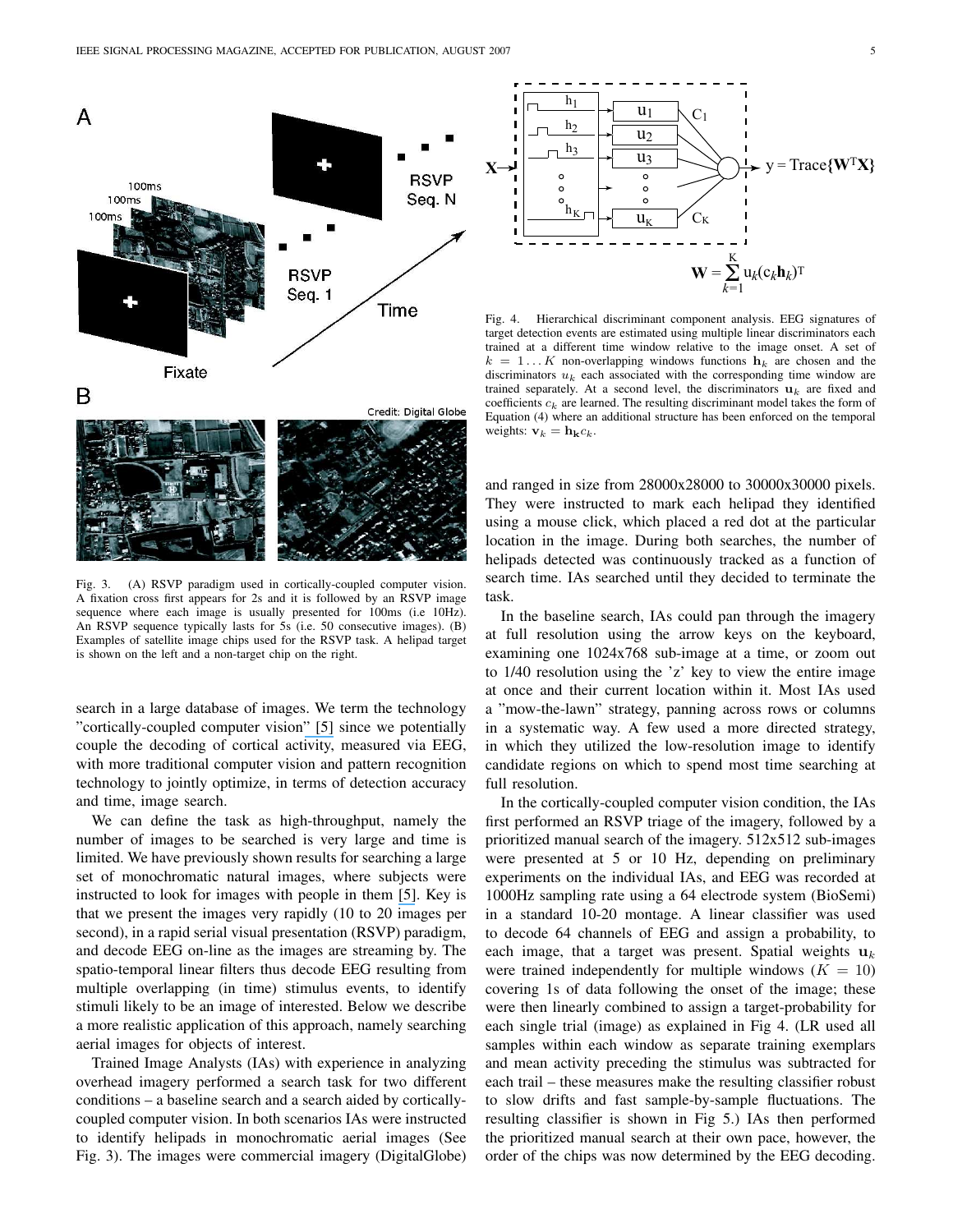

Fig. 5. Scalp maps for one IA. The IA made no behavioral response (no button press) so all activity is purely decoded brain-state unrelated to motor activity. Each scalp map represents the forward model  $a_k$  computed for the linear discriminator  $u_k$ , each learned for a time window specified on the top of each scalp map (time relative to stimulus onset). The  $K = 10$  time windows are linearly combined using the learned weightings  $c_k$ . The strongest weight here corresponds to a time window around 300ms post-stimulus which shows a parietal scalp distribution. This is consistent with our hypothesis that the main contribution to discrimination is the single-trial correlate of the P300. The histograms of the discrimination signal  $y_n$  show that the linear classification, based on multiple windows, learns an integrated signal which can discriminate target from non-target.

If decoding accuracy is high, images with targets would be examined first. IAs again marked, using the mouse, all helipads they saw, while we tracked their detection rate as a function of time. Figure 6 summarizes our results for six subjects for two different broad-area images.

Clear is a consistent and substantial increase in the rate of target detection, which is a result of the triaging and reprioritization. For the image with fewer targets (targets are more sparse) the relative difference between the corticallycouple computer vision and baseline search is most dramatic.

## VIII. CONCLUSION

Brain computer interfaces offer tremendous potential for improving the quality of life for those with severe neurological disabilities. At the same time, it is now possible to use noninvasive systems to improve performance for time-demanding tasks. Signal processing and machine learning are playing a fundamental role in enabling applications of BCI and in many respects, advances in signal processing and computation have helped to lead the way to real utility of non-invasive BCI.

The linear methods we present in this paper are only a subset of signal processing and machine learning with potential applications. Attractive about our approach is the common framework of how we represent the data space and systematically decompose it spatially, temporally or simultaneously both. A challenge continues to be how to best regularize these

decompositions given the large parameter space and relative small number of examples. Future work will involve exploiting prior knowledge of both the signal characteristics as well as the task to improve the learning of the spatio-temporal filters and achieve high decoding accuracy.

## ACKNOWLEDGMENT

This work was supported by DARPA.

#### **REFERENCES**

- [1] R. Bro, P. Geladi, A.K. Smilde *Multi-way Analysis* ISBN 0471986917, John Wiley and Sons 2004.
- [2] M. Dyrholm, S. Makeig, L.K. Hansen, "Model selection for [convolutive](https://www.researchgate.net/publication/6457761_Model_Selection_for_Convolutive_ICA_with_an_Application_to_Spatiotemporal_Analysis_of_EEG?el=1_x_8&enrichId=rgreq-6182b46cc62de8636034c4aa3b578402-XXX&enrichSource=Y292ZXJQYWdlOzI1MDIwNjg4ODtBUzoxMTQ5MDc3NTIxNzc2NjZAMTQwNDQwNzU1MTMxNA==) ICA with an application to [spatio-temporal](https://www.researchgate.net/publication/6457761_Model_Selection_for_Convolutive_ICA_with_an_Application_to_Spatiotemporal_Analysis_of_EEG?el=1_x_8&enrichId=rgreq-6182b46cc62de8636034c4aa3b578402-XXX&enrichSource=Y292ZXJQYWdlOzI1MDIwNjg4ODtBUzoxMTQ5MDc3NTIxNzc2NjZAMTQwNDQwNzU1MTMxNA==) Analysis of EEG," *Neural [Computation,](https://www.researchgate.net/publication/6457761_Model_Selection_for_Convolutive_ICA_with_an_Application_to_Spatiotemporal_Analysis_of_EEG?el=1_x_8&enrichId=rgreq-6182b46cc62de8636034c4aa3b578402-XXX&enrichSource=Y292ZXJQYWdlOzI1MDIwNjg4ODtBUzoxMTQ5MDc3NTIxNzc2NjZAMTQwNDQwNzU1MTMxNA==)* vol. 19(4), pp. 934-955, 2007.
- [3] M. Dyrholm, L.C. Parra, "Smooth bilinear [classification](https://www.researchgate.net/publication/5898736_Smooth_bilinear_classification_of_EEG?el=1_x_8&enrichId=rgreq-6182b46cc62de8636034c4aa3b578402-XXX&enrichSource=Y292ZXJQYWdlOzI1MDIwNjg4ODtBUzoxMTQ5MDc3NTIxNzc2NjZAMTQwNDQwNzU1MTMxNA==) of EEG," *proceedings of the 28th Annual [International](https://www.researchgate.net/publication/5898736_Smooth_bilinear_classification_of_EEG?el=1_x_8&enrichId=rgreq-6182b46cc62de8636034c4aa3b578402-XXX&enrichSource=Y292ZXJQYWdlOzI1MDIwNjg4ODtBUzoxMTQ5MDc3NTIxNzc2NjZAMTQwNDQwNzU1MTMxNA==) Conference of the IEEE [Engineering](https://www.researchgate.net/publication/5898736_Smooth_bilinear_classification_of_EEG?el=1_x_8&enrichId=rgreq-6182b46cc62de8636034c4aa3b578402-XXX&enrichSource=Y292ZXJQYWdlOzI1MDIwNjg4ODtBUzoxMTQ5MDc3NTIxNzc2NjZAMTQwNDQwNzU1MTMxNA==) in Medicine and Biology Society,* New York, August 2006.
- [4] M. Dyrholm, C. [Christoforos,](https://www.researchgate.net/publication/220320120_Bilinear_Discriminant_Component_Analysis?el=1_x_8&enrichId=rgreq-6182b46cc62de8636034c4aa3b578402-XXX&enrichSource=Y292ZXJQYWdlOzI1MDIwNjg4ODtBUzoxMTQ5MDc3NTIxNzc2NjZAMTQwNDQwNzU1MTMxNA==) L.C. Parra. "Bilinear discriminant component analysis," *Journal of Machine Learning [Research,](https://www.researchgate.net/publication/220320120_Bilinear_Discriminant_Component_Analysis?el=1_x_8&enrichId=rgreq-6182b46cc62de8636034c4aa3b578402-XXX&enrichSource=Y292ZXJQYWdlOzI1MDIwNjg4ODtBUzoxMTQ5MDc3NTIxNzc2NjZAMTQwNDQwNzU1MTMxNA==)* vol. 8 pp. 1097- [1111,](https://www.researchgate.net/publication/220320120_Bilinear_Discriminant_Component_Analysis?el=1_x_8&enrichId=rgreq-6182b46cc62de8636034c4aa3b578402-XXX&enrichSource=Y292ZXJQYWdlOzI1MDIwNjg4ODtBUzoxMTQ5MDc3NTIxNzc2NjZAMTQwNDQwNzU1MTMxNA==) May 2007.
- [5] A.D. Gerson, L.C. Parra, P. Sajda, ["Cortically-coupled](https://www.researchgate.net/publication/3430747_Cortically_Coupled_Computer_Vision_for_Rapid_Image_Search?el=1_x_8&enrichId=rgreq-6182b46cc62de8636034c4aa3b578402-XXX&enrichSource=Y292ZXJQYWdlOzI1MDIwNjg4ODtBUzoxMTQ5MDc3NTIxNzc2NjZAMTQwNDQwNzU1MTMxNA==) computer vision for rapid image search," *Neural Systems and [Rehabilitation](https://www.researchgate.net/publication/3430747_Cortically_Coupled_Computer_Vision_for_Rapid_Image_Search?el=1_x_8&enrichId=rgreq-6182b46cc62de8636034c4aa3b578402-XXX&enrichSource=Y292ZXJQYWdlOzI1MDIwNjg4ODtBUzoxMTQ5MDc3NTIxNzc2NjZAMTQwNDQwNzU1MTMxNA==) Engineering, IEEE [Transactions](https://www.researchgate.net/publication/3430747_Cortically_Coupled_Computer_Vision_for_Rapid_Image_Search?el=1_x_8&enrichId=rgreq-6182b46cc62de8636034c4aa3b578402-XXX&enrichSource=Y292ZXJQYWdlOzI1MDIwNjg4ODtBUzoxMTQ5MDc3NTIxNzc2NjZAMTQwNDQwNzU1MTMxNA==) on,* vol. 14(2), pp. 174-179, Jun. 2006.
- [6] M. Gladwell, *Blink: The power of thinking without thinking,* 1st ed. Little, brown and company: Time warner book group, New York, 2005.
- [7] C. Keysers, D.K. Xiao, P. Földiák, D.I. Perrett, "The speed of sight," *Journal of Cognitive Neuroscience*, vol. 13(1), pp. 90-101, 2001.
- [8] S.G. Kim, W. Richter, K. Ugurbil, ["Limitations](https://www.researchgate.net/publication/14122732_Limitations_of_temporal_resolution_in_functional_MRI?el=1_x_8&enrichId=rgreq-6182b46cc62de8636034c4aa3b578402-XXX&enrichSource=Y292ZXJQYWdlOzI1MDIwNjg4ODtBUzoxMTQ5MDc3NTIxNzc2NjZAMTQwNDQwNzU1MTMxNA==) for temporal resolution in [functional](https://www.researchgate.net/publication/14122732_Limitations_of_temporal_resolution_in_functional_MRI?el=1_x_8&enrichId=rgreq-6182b46cc62de8636034c4aa3b578402-XXX&enrichSource=Y292ZXJQYWdlOzI1MDIwNjg4ODtBUzoxMTQ5MDc3NTIxNzc2NjZAMTQwNDQwNzU1MTMxNA==) MRI," *Magn. Reson. Med.,* vol. 37, pp. 631-636, 1997.